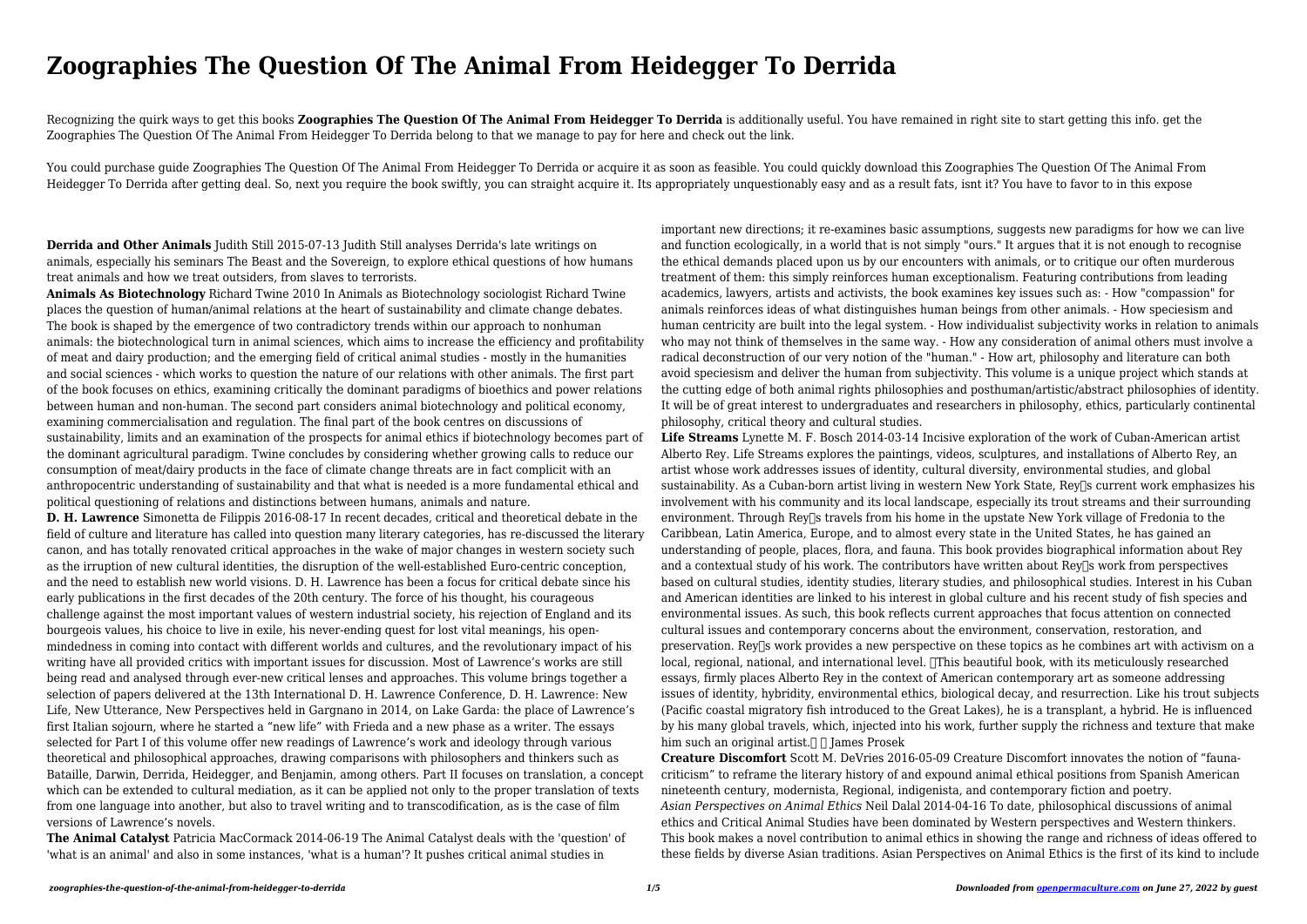the intersection of Asian and European traditions with respect to human and nonhuman relations. Presenting a series of studies focusing on specific Asian traditions, as well as studies that put those traditions in dialogue with Western thinkers, this book looks at Asian philosophical doctrines concerning compassion and nonviolence as these apply to nonhuman animals, as well as the moral rights and status of nonhuman animals in Asian traditions. Using Asian perspectives to explore ontological, ethical and political questions, contributors analyze humanism and post-humanism in Asian and comparative traditions and offer insight into the special ethical relations between humans and other particular species of animals. This book will be of interest to students and scholars of Asian religion and philosophy, as well as to those interested in animal ethics and Critical Animal Studies.

Exploring Animal Encounters Dominik Ohrem 2018-07-28 This collection of essays offers multifaceted explorations of animal encounters in a range of philosophical, cultural, literary, and historical contexts. Exploring Animal Encounters encourages us to think about the richness and complexity of animal lives and human-animal relations, foregrounding the intricate roles nonhuman creatures play in the always already more-than-human sphere of ethics and politics. In this way, the essays in this volume can be understood as a contribution to alternative imaginings of interspecies coexistence in a time in which the issue of human relations with earth and earth others has come to the fore with unprecedented force and severity.

**The Accommodated Animal** Laurie Shannon 2013-01-02 Shakespeare wrote of lions, shrews, horned toads, curs, mastiffs, and hellhounds. But the word "animal" itself only appears very rarely in his work, which was in keeping with sixteenth-century usage. As Laurie Shannon reveals in The Accommodated Animal, the modern human / animal divide first came strongly into play in the seventeenth century, with Descartes's famous formulation that reason sets humans above other species: "I think, therefore I am." Before that moment, animals could claim a firmer place alongside humans in a larger vision of belonging, or what she terms cosmopolity. With Shakespeare as her touchstone, Shannon explores the creaturely dispensation that existed until Descartes. She finds that early modern writers used classical natural history and readings of Genesis to credit animals with various kinds of stakeholdership, prerogative, and entitlement, employing the language of politics in a constitutional vision of cosmic membership. Using this political idiom to frame cross-species relations, Shannon argues, carried with it the notion that animals possess their own investments in the world, a point distinct from the question of whether animals have reason. It also enabled a sharp critique of the tyranny of humankind. By answering "the question of the animal" historically, The Accommodated Animal makes a brilliant contribution to cross-disciplinary debates engaging animal studies, political theory, intellectual history, and literary studies.

**Thinking Through Animals** Matthew Calarco 2015-06-24 The rapidly expanding field of critical animal studies now offers a myriad of theoretical and philosophical positions from which to choose. This timely book provides an overview and analysis of the most influential of these trends. Approachable and concise, it is intended for readers sympathetic to the project of changing our ways of thinking about and interacting with animals yet relatively new to the variety of philosophical ideas and figures in the discipline. It uses three rubrics—identity, difference, and indistinction—to differentiate three major paths of thought about animals. The identity approach aims to establish continuity among human beings and animals so as to grant animals equal access to the ethical and political community. The difference framework views the animal world as containing its own richly complex and differentiated modes of existence in order to allow for a more expansive ethical and political worldview. The indistinction approach argues that we should abandon the notion that humans are unique in order to explore new ways of conceiving human-animal relations. Each approach is interrogated for its relative strengths and weaknesses, with specific emphasis placed on the kinds of transformational potential it contains.

The Clave Matrix David Peñalosa 2009 A Spanish word meaning `code,' or `key,' as in the key to a mystery or puzzle. Also `keystone,' the wedge-shaped stone in the center of an arch that ties all the stones together. Clave is the key pattern that both binds and decodes the rhythmic structure of Afro-Cuban music.Matrix The point of origin from which something takes form and develops; a grid-like array of elements, an interwoven pattern.Clave Matrix The entire interwoven structure of clave-based music as it relates to its generative source.

*Beyond the Anthropological Difference* Matthew Calarco 2020-06-30 The aim of this Element is to provide a

novel framework for gaining a critical grasp on the present situation concerning animals. It offers reflections on resisting the established order as well as suggestions on what forms alternative, pro-animal ways of life might take. The central argument of the book is that the search for an anthropological difference - that is, for a marker of human uniqueness determined by way of a sharp human/animal distinction - should be set aside. In place of this traditional way of differentiating human beings from animals, the author sketches an alternative way of thinking and living in relation to animals based on indistinction, a concept that points toward the unexpected and profound ways in which human beings share in animal life, death, and potentiality. The implications of this approach are then examined in view of practical and theoretical discussions in the environmental humanities and related fields. **The Boundaries of Human Nature** Matthew Calarco 2021-12-28 Are animals capable of wonder? Can they be said to possess language and reason? What can animals teach us about how to live well? How can they help us to see the limitations of human civilization? Is it possible to draw firm distinctions between humans and animals? And how might asking and answering questions like these lead us to rethink humananimal relations in an age of catastrophic ecological destruction? In this accessible and engaging book, Matthew Calarco explores key issues in the philosophy of animals and their significance for our contemporary world. He leads readers on a spirited tour of historical and contemporary philosophy, ranging from Plato to Donna Haraway and from the Cynics to the Jains. Calarco unearths surprising insights about animals from a number of philosophers while also underscoring ways in which the philosophical tradition has failed to challenge the dogma of human-centeredness. Along the way, he indicates how mainstream Western philosophy is both complemented and challenged by non-Western traditions and noncanonical theories about animals. Throughout, Calarco uses examples from contemporary culture to illustrate how philosophical theories about animals are deeply relevant to our lives today. The Boundaries of Human Nature shows readers why philosophy can help transform not just the way we think about animals but also how we interact with them.

**The Palgrave Handbook of Animals and Literature** Susan McHugh 2020-11-25 This volume is the first comprehensive guide to current research on animals, animality, and human-animal relations in literature. To reflect the history of literary animal studies to date, its primary focus is literary prose and poetry in English, while also accommodating emergent discussions of the full range of media and contexts with which literary studies engages, especially film and critical theory. User-friendly language, references, even suggestions for further readings are included to help newcomers to the field understand how it has taken shape primarily through recent decades. To further aid teachers, sections are organized by conventions of periodization, and chapters address a range of canonical and popular texts. Bookended by sections devoted to the field's conceptual foundations and new directions, the volume is designed to set an agenda for literary animal studies for decades to come.

*Animals and Their People* Anna Barcz 2018-10-25 In Animals and Their People, editors Anna Barcz and Dorota Łagodzka present a collection of texts providing a zoocentric insight into philosophical, artistic, and literary issues in Anglo-American and Central-Eastern European thought. **The Birth of a Jungle** Michael Lundblad 2013-03-07 The Birth of a Jungle probes the historical emergence of the jungle as a discourse in the U.S during the Progressive Era. Plato's Animals Jeremy Bell 2015-05-01 "A unique and intriguing point of entry into the dialogues and a variety of concerns from metaphysics and epistemology to ethics, politics, and aesthetics." —Eric Sanday, University of Kentucky Plato's Animals examines the crucial role played by animal images, metaphors, allusions, and analogies in Plato's dialogues. These fourteen lively essays demonstrate that the gadflies, snakes, stingrays, swans, dogs, horses, and other animals that populate Plato's work are not just rhetorical embellishments. Animals are central to Plato's understanding of the hierarchy between animals, humans, and gods and are crucial to his ideas about education, sexuality, politics, aesthetics, the afterlife, the nature of the soul, and philosophy itself. The volume includes a comprehensive annotated index to Plato's bestiary in both Greek and English. "Plato's Animals is a strong volume of beautifully written paeans to postmodern themes found in premodern thought." —Notre Dame Philosophical Reviews "Shows readers of Plato that he remains significant to issues currently pursued in Continental thought and especially in relation to Derrida and Heidegger." —Robert Metcalf, University of Colorado, Denver "Will provide fertile ground for future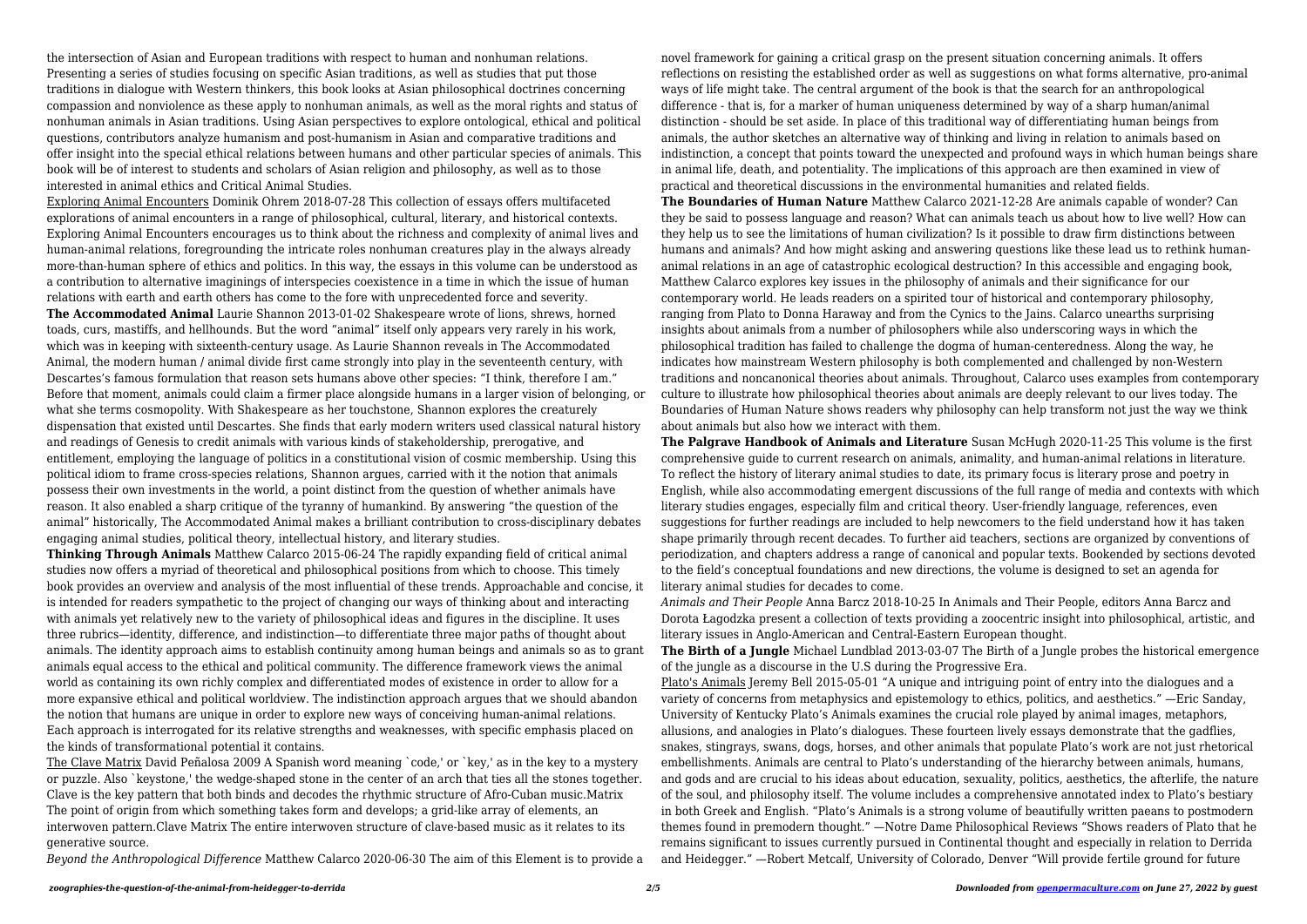## work in this area." — Jill Gordon, author of Plato's Erotic World

Animals, Machines, and AI Erika Quinn 2021-11-08 Sentient animals, machines, and robots abound in German literature and culture, but there has been surprisingly limited scholarship on non-human life forms in German studies. This volume extends interdisciplinary research in emotion studies to examine nonhumans and the affective relationships between humans and non-humans in modern German cultural history. In recent years, fascination with emotions, developments in robotics, and the burgeoning of animal studies in and beyond the academy have given rise to questions about the nature of humanity. Using sources from the life sciences, literature, visual art, poetry, philosophy, and photography, this collection interrogates not animal or machine emotions per se, but rather uses animals and machines as lenses through which to investigate human emotions and the affective entanglements between humans and nonhumans. The COVID-19 pandemic made us more keenly aware of the importance of both animals and new technologies in our daily lives, and this volume ultimately sheds light on the centrality of non-humans in the human emotional world and the possibilities that relationships with non-humans offer for enriching that world.

*The Death of the Animal* Paola Cavalieri 2009 While moral perfectionists rank conscious beings according to their cognitive abilities, Paola Cavalieri launches a more inclusive defense of all forms of subjectivity. In concert with Peter Singer, J. M. Coetzee, Harlan B. Miller, and other leading animal studies scholars, she expands our understanding of the nonhuman in such a way that the derogatory category of "the animal" becomes meaningless. In so doing, she presents a nonhierachical approach to ethics that better respects the value of the conscious self. Cavalieri opens with a dialogue between two imagined philosophers, laying out her challenge to moral perfectionism and tracing its influence on our attitudes toward the "unworthy." She then follows with a roundtable "multilogue" which takes on the role of reason in ethics and the boundaries of moral status. Coetzee, Nobel Prize winner for Literature and author of The Lives of Animals, emphasizes the animality of human beings; Miller, a prominent analytic philosopher at Virginia Polytechnic Institute, dismantles the rationalizations of human bias; Cary Wolfe, professor of English at Rice University, advocates an active exposure to other worlds and beings; and Matthew Calarco, author of Zoographies: The Question of the Animal from Heidegger to Derrida, extends ethical consideration to entities that traditionally have little or no moral status, such as plants and ecosystems. As Peter Singer writes in his foreword, the implications of this conversation extend far beyond the issue of the moral status of animals. They "get to the heart of some important differences about how we should do philosophy, and how philosophy can relate to our everyday life." From the divergences between analytical and continental approaches to the relevance of posthumanist thinking in contemporary ethics, the psychology of speciesism, and the practical consequences of an antiperfectionist stance, The Death of the Animal confronts issues that will concern anyone interested in a serious study of morality.

*Feeling Animal Death* 2019-06-20 This text offers examples of people across diverse disciplines and perspectives—from biomedical research to black theology to art—learning and performing emotions, expanding their desires, discovering new ways to behave, and altering their sense of self, purpose, and community because of passionate, but not romanticized, attachments to animals.

*Biblical Animality after Jacques Derrida* Hannah M. Strømmen 2018-08-10 A new theoretical and exegetical angle on the Bible and animal studies According to Genesis, humans are made in God's image but animals are not. Hannah M. Strømmen challenges this view by critiquing the boundary between humans and animals in the Bible through the work of philosopher Jacques Derrida. Building on Derrida's The Animal That Therefore I Am, Strømmen brings to light significant moments where the lines between the divine, human, and animal are ambiguous. A rich range of biblical texts is covered, from Noah as the first carnivorous man in Genesis 9 to Revelation's beasts. Features A contribution to research on Jacques Derrida and deconstruction An examination of Derrida's work on the human/animal boundary Critical engagement with the way the Bible is frequently held up as a point of blame for anthropocentrism **Animal Philosophy** Matthew Calarco 2004-07-30 Animal Philosophy is the first text to look at the place and treatment of animals in Continental thought. A collection of essential primary and secondary readings on the animal question, it brings together contributions from the following key Continental thinkers: Nietzsche, Heidegger, Bataille, Levinas, Foucault, Deleuze, Guattari, Derrida, Ferry, Cixous, and Irigaray.

Each reading is followed by commentary and analysis from a leading contemporary thinker. The coverage of the subject is exceptionally broad, ranging across perspectives that include existentialism, poststructuralism, postmodernism, phenomenology and feminism. This anthology is an invaluable one-stop resource for anyone researching, teaching or studying animal ethics and animal rights in the fields of philosophy, cultural studies, literary theory, sociology, environmental studies and gender and women's studies.

*Speaking for Animals* Margo DeMello 2012-11-07 For thousands of years, in the myths and folktales of people around the world, animals have spoken in human tongues. Western and non-Western literary and folkloric traditions are filled with both speaking animals, some of whom even narrate or write their own autobiographies. Animals speak, famously, in children's stories and in cartoons and films, and today, social networking sites and blogs are both sites in which animals—primarily pets—write about their daily lives and interests. Speaking for Animalsis a compilation of chapters written from a variety of disciplines that attempts to get a handle on this cross cultural and longstanding tradition of animal speaking and writing. It looks at speaking animals in literature, religious texts, poetry, social networking sites, comic books, and in animal welfare materials and even library catalogs, and addresses not just the "whys" of speaking animals, but the implications, for the animals and for ourselves.

**Zoographies** Matthew Calarco 2008-07-06 Zoographies challenges the anthropocentrism of the Continental philosophical tradition and advances the position that, while some distinctions are valid, humans and animals are best viewed as part of an ontological whole. Matthew Calarco draws on ethological and evolutionary evidence and the work of Heidegger, who called for a radicalized responsibility toward all forms of life. He also turns to Levinas, who raised questions about the nature and scope of ethics; Agamben, who held the "anthropological machine" responsible for the horrors of the twentieth century; and Derrida, who initiated a nonanthropocentric ethics. Calarco concludes with a call for the abolition of classical versions of the human-animal distinction and asks that we devise new ways of thinking about and living with animals.

Face to Face with Animals Peter Atterton 2019-04-16 Explores Levinas's approach to animal ethics from a range of perspectives. This is the first volume of primary and secondary source material dedicated solely to the animal question in Levinas. Drawing on previously unpublished material, including the recent discovery and digitization of the original French recording of an interview with Levinas that took place in 1986, it seeks to give fresh impetus to the debate surrounding the moral status of animals in Levinas's work. The book offers ten essays by leading scholars, along with a general introduction that places Levinas's philosophy in the context of the growing field of animal ethics. The aim of the volume is to encourage dialogue on how we can extend Levinas's ethics beyond its traditional human confines and to spur further research on the opportunities and challenges it raises. Peter Atterton is Professor of Philosophy at San Diego State University. He is the coeditor (with Matthew Calarco) of Radicalizing Levinas, also published by SUNY Press. Tamra Wright is Director of Academic Studies at the London School of Jewish Studies and the author of The Twilight of Jewish Philosophy: Emmanuel Levinas' Ethical Hermeneutics. Animal Narratives and Culture Anna Barcz 2017-03-07 The term "vulnerable realism" can imply two different understandings: one presenting weak realism as incomplete, and mixed with other literary styles; the other bringing realistic vulnerable experience into narration. The second is the key concern of this work, though it does not exclude the first, as it asks questions about realism as such, entering into a polemic with the tradition of literary realism. Realism, then, is not primarily understood as a narrative style, but as a narration that tests the probability of nonhuman vulnerable experience and makes it real. The book consists of three parts. The first presents examples of how realism has been redefined in trauma studies and how it may refer to animal experience. The second explores what is added to the narrative by literature, including the animal perspective (the zoonarrative) and how it is conducted (zoocriticism). The third analyses cultural texts, such as painting, circuses, and memorials, which realistically generate animal vulnerability and provide non-anthropocentric frameworks, anchoring our knowledge in the experience of fragile historical reality.

**The Animal That Therefore I Am** Jacques Derrida 2009-08-25 The translated, complete text of Derrida's 1997 ten-hour address, "The Autobiographical Animal," focusing on the industrialized treatment of animals.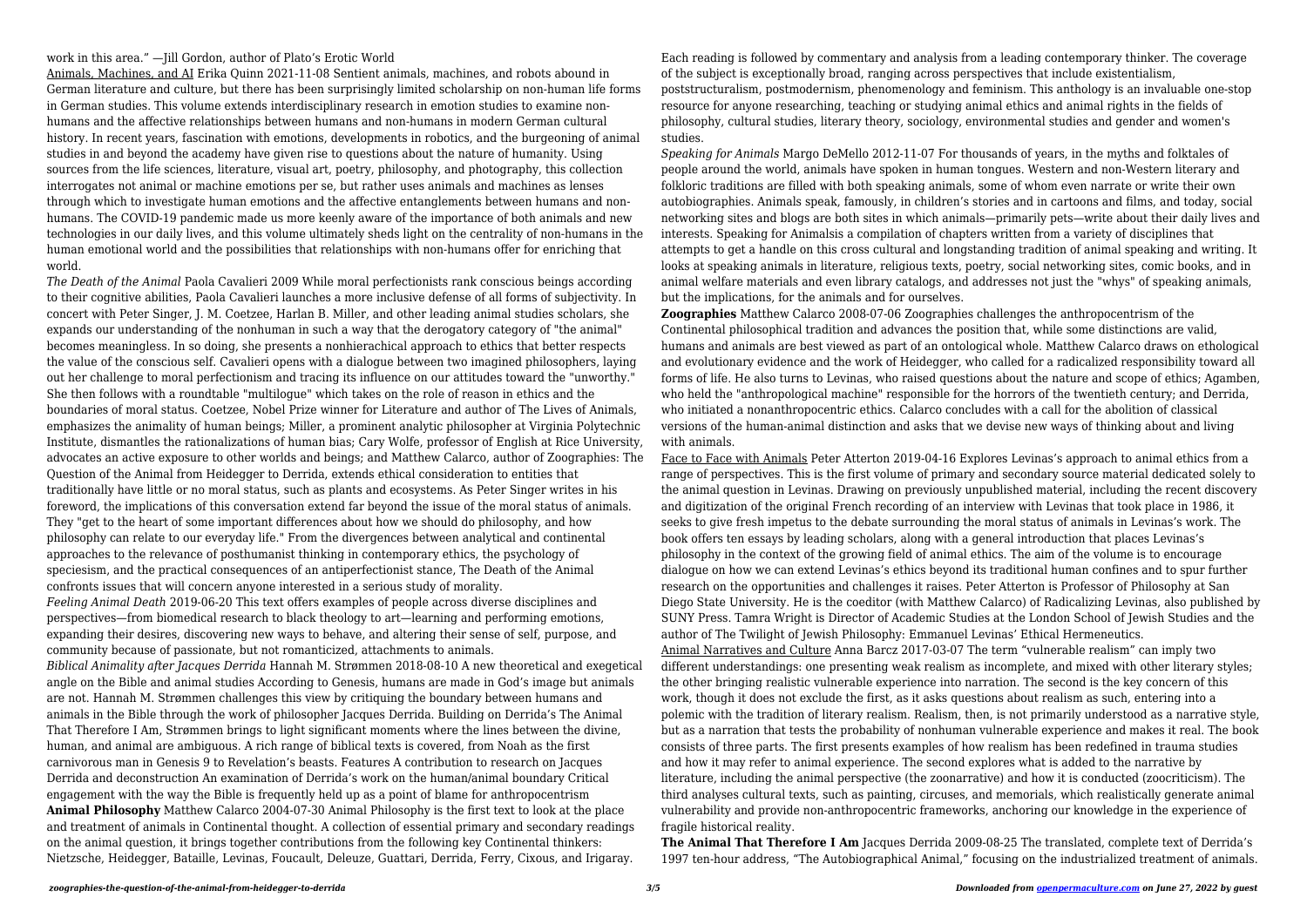The Animal That Therefore I Am is at once an affectionate look back over the multiple roles played by animals in Derrida's work and a profound philosophical investigation and critique of the relegation of animal life that takes place as a result of the distinction?dating from Descartes?between man as thinking animal and every other living species. That starts with the very fact of the line of separation drawn between the human and the millions of other species that are reduced to a single "the animal." Derrida finds that distinction, or versions of it, surfacing in thinkers as far apart as Descartes, Kant, Heidegger, Lacan, and Levinas, and he dedicates extended analyses to the question in the work of each of them. The book's autobiographical theme intersects with its philosophical analysis through the figures of looking and nakedness, staged in terms of Derrida's experience when his cat follows him into the bathroom in the morning. In a classic deconstructive reversal, Derrida asks what this animal sees and thinks when it sees this naked man. Yet the experiences of nakedness and shame also lead all the way back into the mythologies of "man's dominion over the beasts" and trace a history of how man has systematically displaced onto the animal his own failings or bêtises. The Animal That Therefore I Am is at times a militant plea and indictment regarding, especially, the modern industrialized treatment of animals. However, Derrida cannot subscribe to a simplistic version of animal rights that fails to follow through, in all its implications, the questions and definitions of "life" to which he returned in much of his later work. **Species Matters** Marianne DeKoven 2012-01-10 The question of the animal has preoccupied an increasing number of humanities, science, and social science scholars in recent years, and important work continues to expand the burgeoning field of animal studies. However, a key question still needs to be explored: Why has the academy struggled to link advocacy for animals to advocacy for various human groups? Within cultural studies, in which advocacy can take the form of a theoretical intervention, scholars have resisted arguments that add "species" to race, class, gender, sexuality, disability, and other human-identity categories as a site for critical analysis. Species Matters: Humane Advocacy and Cultural Theory considers whether and why cultural studies—specifically cultural theory—should pay more attention to animal advocacy and whether or why animal studies should pay more attention to questions raised by cultural theory. The contributors to this volume focus on the "humane" treatment of animals and various human groups and the implications, both theoretical and practical, of blurring the distinction between "the human" and "the animal." This anthology addresses important questions raised by the history of representing humans as the only animal capable of acting humanely, providing a framework for reconsidering the nature of humane discourse, whether in theory, literary and cultural texts, or current advocacy movements outside of the academy.

**Species Matters** Marianne DeKoven 2012 Why has the academy struggled to link advocacy for animals to advocacy for various human groups? Within cultural studies, in which advocacy can take the form of a theoretical intervention, scholars have resisted arguments that add "species" to race, class, gender, sexuality, disability, and other human-identity categories as a site for critical analysis. Species Matters considers whether cultural studies should pay more attention to animal advocacy and whether, in turn, animal studies should pay more attention to questions raised by cultural theory. The contributors to this volume explore these issues particularly in relation to the "humane" treatment of animals and various human groups and the implications, both theoretical and practical, of blurring the distinction between "the human" and "the animal." They address important questions raised by the history of representing humans as the only animal capable of acting humanely and provide a framework for reconsidering the nature of humane discourse, whether in theory, literary and cultural texts, or current advocacy movements outside of the academy.

*A Communion of Subjects* Paul Waldau 2009-05-22 A Communion of Subjects is the first comparative and interdisciplinary study of the conceptualization of animals in world religions. Scholars from a wide range of disciplines, including Thomas Berry (cultural history), Wendy Doniger (study of myth), Elizabeth Lawrence (veterinary medicine, ritual studies), Marc Bekoff (cognitive ethology), Marc Hauser (behavioral science), Steven Wise (animals and law), Peter Singer (animals and ethics), and Jane Goodall (primatology) consider how major religious traditions have incorporated animals into their belief systems, myths, rituals, and art. Their findings offer profound insights into the relationship between human beings and animals, and a deeper understanding of the social and ecological web in which we all live.

*Zoographies* Matthew Calarco 2008 Calarco (California State Univ., Fullerton) examines the question of the animal in major Continental thinkers like Heidegger, Levinas, Agamben, and Derrida. He takes to task the belief that Anglo philosophy alone boasts of a strong tradition on this issue. He admits, however, that although these post-Enlightenment thinkers were committed to examining and refiguring philosophical concepts and human existence, most resort to dogmatic anthropocentric concepts, specifically the traditional dualism of human/animal--a type of essentialism. For example, despite being critical of an ontotheological thesis of animals, Heidegger nonetheless writes of an "abyssal" difference between human and animal life. Calarco's basic thesis is that this binary is no longer defendable, forever destroyed by the sciences and humanities. Most promising is Derrida, the only major Continental thinker to date who thoroughly rejects the human/animal distinction and envisions the philosophically enormous task of rethinking politics and ethics outside this tradition. Derrida begins with humankind's pre-philosophical encounter with animals as fellow beings capable of suffering, embodied and "vulnerable" (although this last description is problematic as it is, arguably, a continuation of humans' desire to infantilize animals). This important analysis is long overdue. Summing Up: Highly recommended. Upper-level undergraduates through faculty/researchers. Upper-division Undergraduates; Graduate Students; Researchers/Faculty. Reviewed by M. A. Betz.

**Critical Animal Studies** Dawne McCance 2013-01-01 Comprehensive overview of key theoretical approaches and issues in the field.

*Rhetorical Animals* Kristian Bjørkdahl 2017-11-30 For this edited volume, the editors solicited chapters that investigate the place of nonhuman animals in the purview of rhetorical theory; what it would mean to communicate beyond the human community; how rhetoric reveals our "brute roots." In other words, this book investigates themes that enlighten us about likely or possible implications of the animal turn within rhetorical studies. The present book is unique in its focus on the call for nonanthropocentrism in rhetorical studies. Although there have been many hints in recent years that rhetoric is beginning to consider the implications of the animal turn, as yet no other anthology makes this its explicit starting point and sustained objective. Thus, the various contributions to this book promise to further the ongoing debate about what rhetoric might be after it sheds its long-standing humanistic bias.

**Making Animal Meaning** Linda Kalof 2011-12-01 An elucidating collection of ten original essays, Making Animal Meaning reconceptualizes methods for researching animal histories and rethinks the contingency of the human-animal relationship. The vibrant and diverse field of animal studies is detailed in these interdisciplinary discussions, which include voices from a broad range of scholars and have an extensive chronological and geographical reach. These exciting discourses capture the most compelling theoretical underpinnings of animal significance while exploring meaning-making through the study of specific spaces, species, and human-animal relations. A deeply thoughtful collection — vital to understanding central questions of agency, kinship, and animal consumption — these essays tackle the history and philosophy of constructing animal meaning.

**J. M. Coetzee and Ethics** Anton Leist 2010-06-11 This collection takes stock of J.M. Coetzee's impact from a number of interesting angles, Including animals, sexuality, race, and reason. The time is truly ripe for such a volume. Philosophers Who are interested Coetzee's work will find these essays useful for their own research, and readers of Coetzee who share an interest in philosophy will be able to further explore those interests."-Matthew Calarco, California State University at Fullerton, and author of Zoographies: The Question of the Animal from Heidegger to Derrida --Book Jacket. Creaturely Cosmologies Brianne Donaldson 2015-05-05 This book asserts that metaphysics is a fundamental factor in systemic brutality toward animals, plants, and marginalized populations and examines Whitehead's process-relational thought and the nonviolent Indian tradition of Jainism in order to offer a new perspective on metaphysics.

**Beastly Morality** Jonathan K. Crane 2015-12-01 We have come to regard nonhuman animals as beings of concern, and we even grant them some legal protections. But until we understand animals as moral agents in and of themselves, they will be nothing more than distant recipients of our largesse. Featuring original essays by philosophers, ethicists, religionists, and ethologists, including Marc Bekoff, Frans de Waal, and Elisabetta Palagi, this collection demonstrates the ability of animals to operate morally, process ideas of